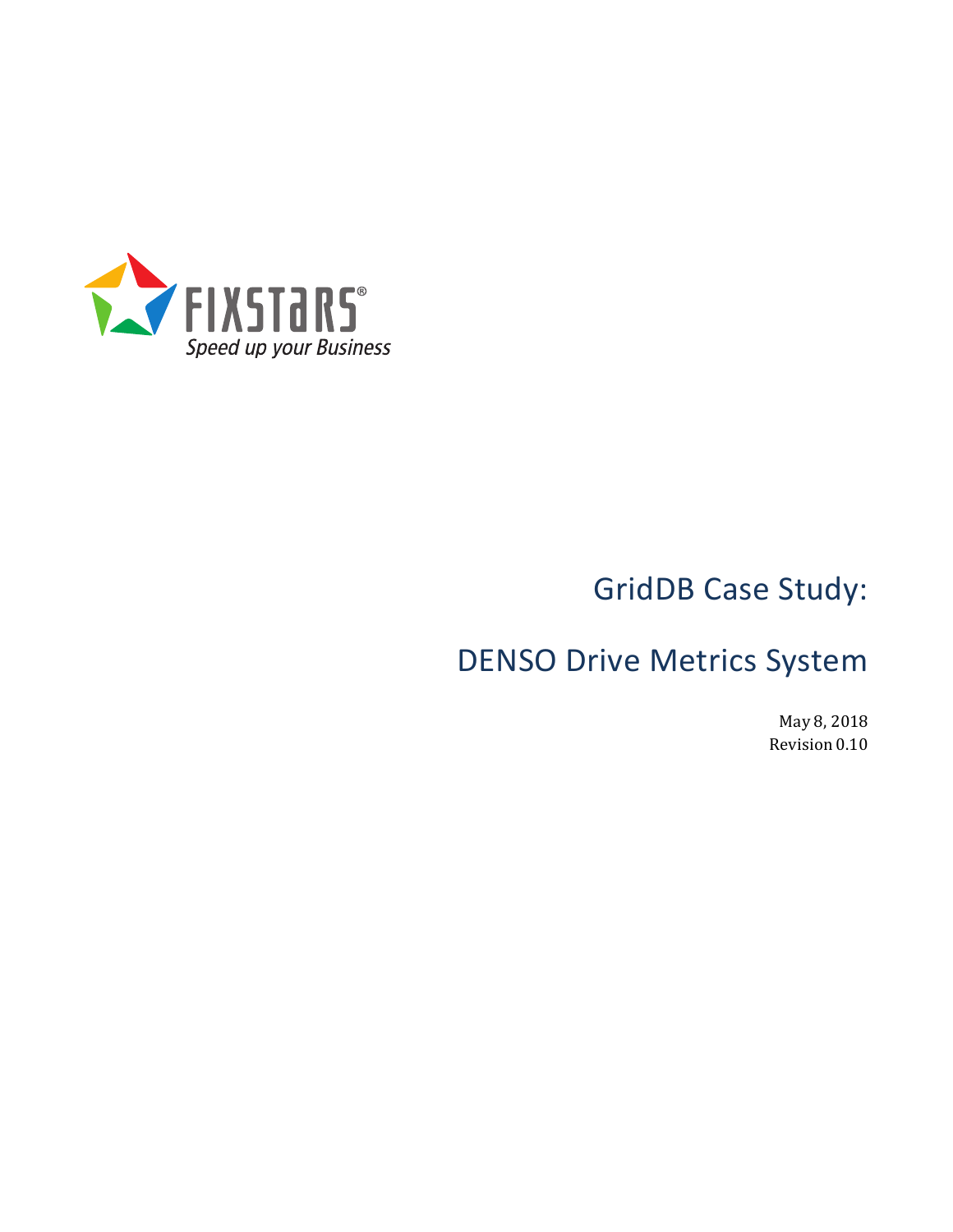### **Introduction**

How safe do you drive? It's a relatively hard question to answer since we don't have any measurable and relevant criteria to judge each driver's safety level. If we scored each driver's driving behavior, that would be quite useful for almost all stake holders in this motorized world and would make the world safer place.

A leading supplier of advanced automotive technology, systems and components for major automakers, DENSO International America, invented a technology to quantitatively evaluate a driver's safety level based on machine learning methods. Using this technology, they are building a cloud base solution called the Drive Metrics System (DMS) that allows fleet, rental, insurance organizations, and individual car owners to monitor driving behavior.

As of March 15, 2018, the beta version system of DMS has been completed which is described in detail in this case study.

## **Challenge**

With the DMS software installed in the vehicle, there needed to be a method to stream the driving data, such as velocity, acceleration, location, and current user input to the cloud for real time streaming, archival, and offline analysis. On the cloud side, the receiving data must be written to the database without data loss while concurrently be visualized in a web application in near real-time. The whole system would need to be cost effective during initial field trials and also be able support hundreds of thousands of vehicles storing millions of hours of driving behavior data while maintaining 99.9% uptime.



Figure 1. Overview of DMS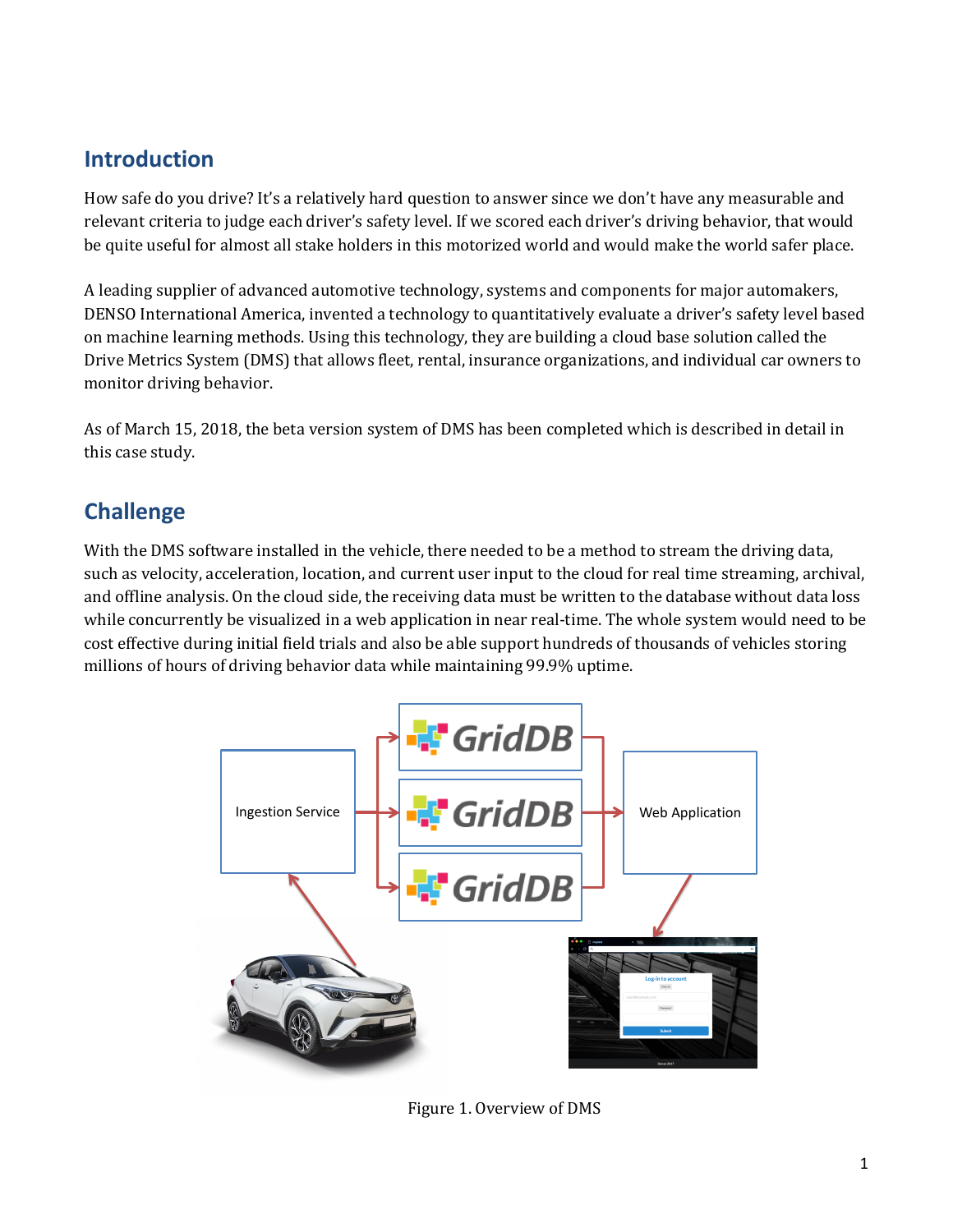#### **Solution**

Figure 1 shows the overview of this system. Adding cellular communications allows the vehicle to stream driving behavior data to DENSO's cloud infrastructure where it is processed by an open-source messaging framework before being stored in a 3-node GridDB cluster that could be scaled out as required. The raw input data such as vehicle speed as well as the DMS results can be then visualized in both in near real-time or past trips can be replayed using a web browser.

### **Results**

Figure 2. shows the result of performance evaluation of this system. We measured the average response time between messages from the web server. The web server tries to send a message every 100 msec once a browser accesses to this web server and request to show a trip stored in GridDB. So, in the ideal situation, it should be 100 msec. The left figure shows the average response time depends on the number of browser connections. In this evaluation, the backend server is receiving a data from fixed 1000 vehicles. The right figure shows the average response time depends on the number of vehicle connections. In this evaluation, the frontend server is sending messages to fixed 80 browsers. As you can see, the number of browser connections exceeds 80, the average response time is exponentially increased. It is safe to say that this system can handle around 70 browser accesses at the same time. The vehicle side is more robust. When we connect 1000 vehicles, the delay of each message is still acceptable level. We cannot conduct the larger number of vehicle connection test because of the lack of performance of a workload generator computer. In this evaluation, we used Microsoft Azure instances with following specifications:

- Web Application Server: Standard B1ms (1 vcpu, 2 GB memory)
- Data Ingestion Server: Standard B2s (2 vcpus, 4 GB memory)
- Database Servers: Standard B1ms (1 vcpu, 2 GB memory) x 3

This is a minimum configuration using small instance sizes. Nevertheless, this system is able to maintain high frequency real-time data streams for over 1000 vehicles and 70 browser sessions. GridDB's high performance provided by a hybrid in-memory architecture allowed the ingestion software to support a vehicle for just pennies each while it's Key-Container architecture provided efficient queries making the visualization software easy to develop. The evaluation result also showed that as the number of vehicles generating data increases, the system architecture that will easily scale out without major modification providing while also providing economy of scale that will reduce per-vehicle costs.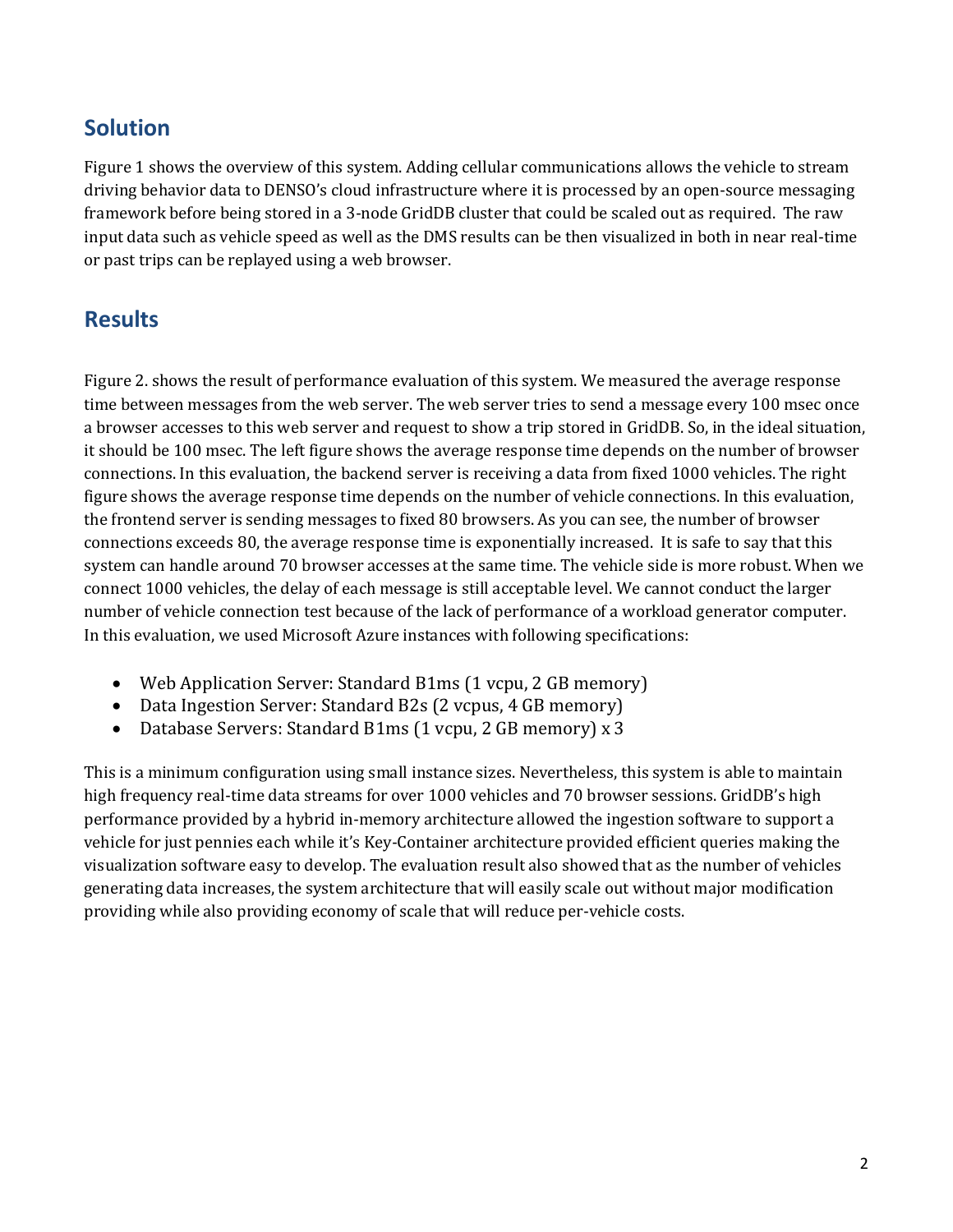

Figure 2. DMS performance result

## **Future Development**

As shown in in Figure 1, the web application server and ingestion server are so-called single points of failure (SPOF), to correct the SPOFs, Azure's load balancer and multiple instances of each application will be deployed. According to Microsoft Azure Service Level Agreement (https://azure.microsoft.com/enus/support/legal/sla/virtual-machines/v1\_0/) , if two same instances are deployed in one "Availability Set", 99.95% uptime for the system is guaranteed.

On the other hand, multiple GridDB database servers have already deployed in one availability group with GridDB's Autonomous Data Distribution Algorithm (ADDA) balancing containers and providing replication allowing the database backend to not only be reliable, but also scalable.

After the completion of performance testing, GridDB was upgraded from Community Edition(CE) to Standard Edition(SE). Table 1 show the differences between CE and SE. From the management point of view, the big difference between CE and SE is Online Backup and Online Expansion. For most databases, adding more nodes can only be done when the database is offline. GridDB Standard Edition offers the ability for users to expand their database online without having to stop operation and halt services. When adding new nodes to a cluster in Community Edition, all the nodes in the cluster must leave the cluster and then be restarted. This can be tedious and costly for a large database with many nodes. In Standard Edition, this step can be skipped altogether.

Another future enhancement is to improve both the accuracy and processing speed of the data analysis. DMS provides several different analysis tools that consist of complicated data search queries and are computationally intensive. As every data point in DMS has both time and geospatial information, GridDB